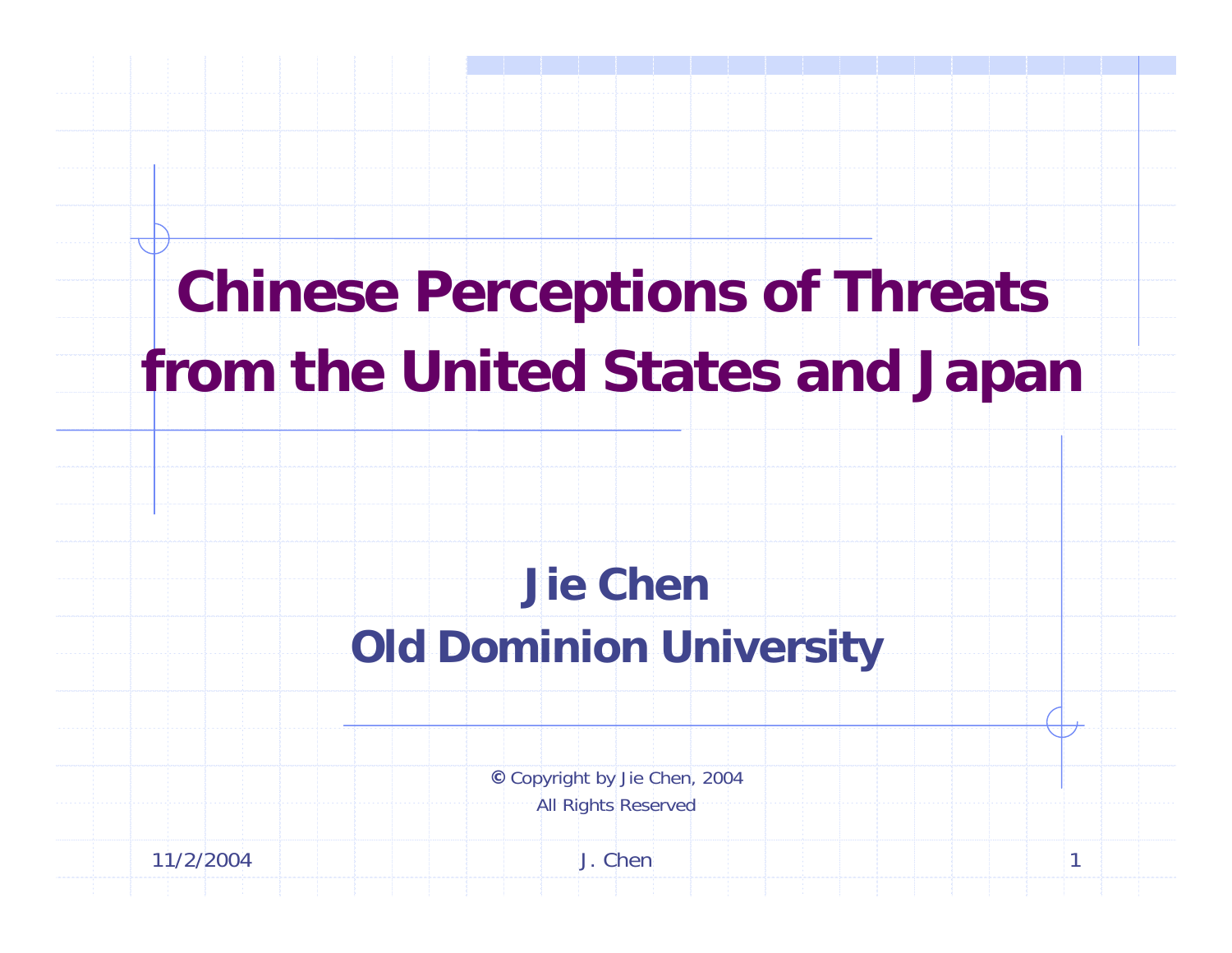# **I. Research Questions**

- ◆ How much threat did Chinese perceive from the U.S. and Japan in the late 1990s?
- Why did Chinese perceive threats from the U.S. and Japan?
- What implications do Chinese perceptions of foreign threats have for China's domestic and foreign policies?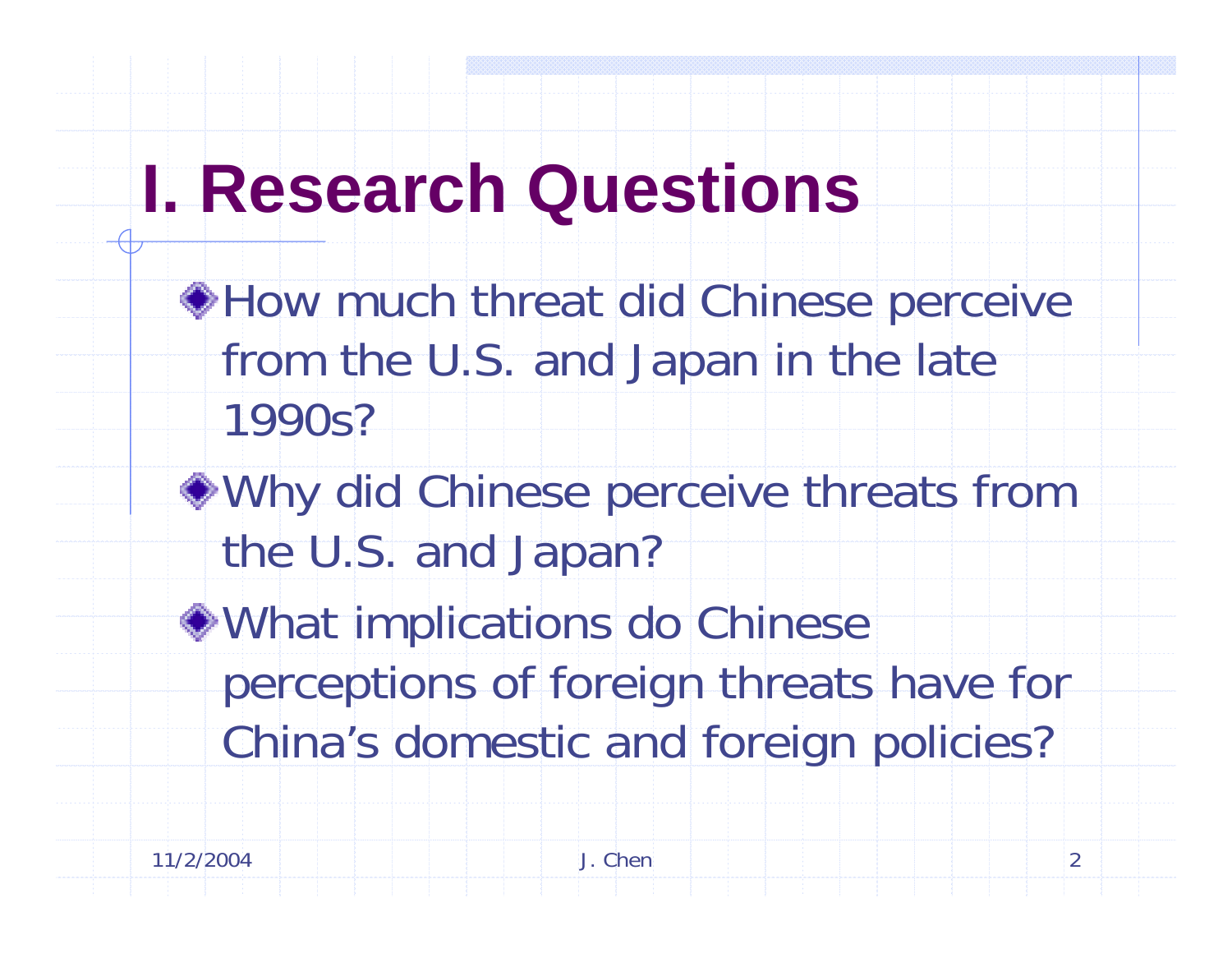## **II. Defining and Measuring Foreign Threat**

- $\bullet$  Two conceptual components:
	- **The perceived adversary's** *intention* **to harm the** perceiving party
	- **The perceived adversary's capacity to harm the** perceiving party .
- Measures of perceived threat:
	- Statement 1: "Each of the countries listed below, in your view, has hostile intentions against our country's vital interests and security."
	- Statement 2: "Each of the countries listed below, in your view, has the military and/or economic power that poses a real and immediate danger to our country."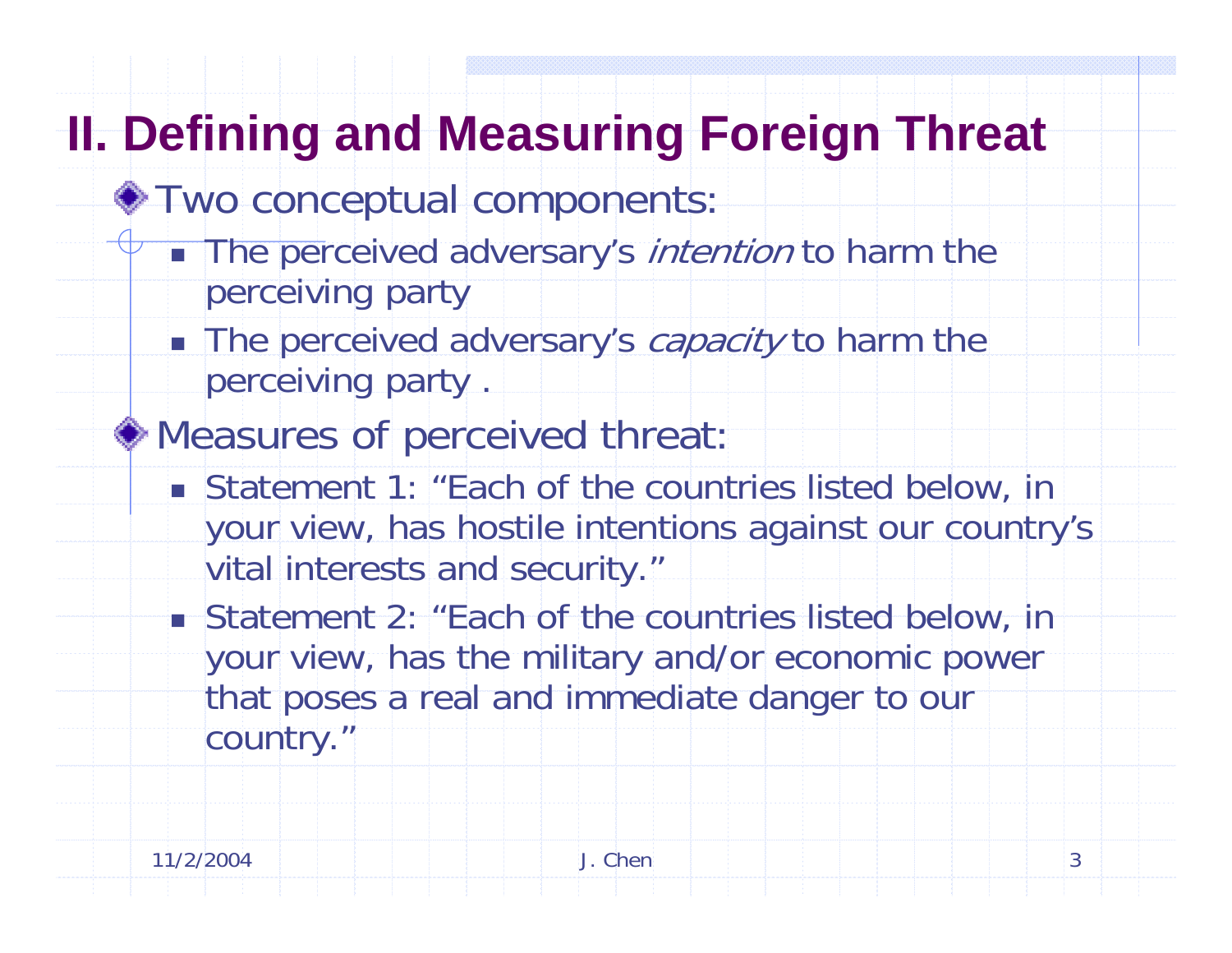# **III. How Much Threat was Perceived?**

#### **Threats perceived from the United States and Japan, Beijing, China, 1999**

|           | Strongly<br>disagree<br>$\%$ | <b>Disagree</b> | Agree | Strongly<br>agree<br>$\%$ | Mean<br>score  |
|-----------|------------------------------|-----------------|-------|---------------------------|----------------|
|           | Statement 1: Intention       | $\%$            | $\%$  |                           |                |
| U.S.      | 4.7                          | 20.9            | 54.0  | 20.3                      | 2.85           |
| Japan     | 5.9                          | 26.7            | 52.9  | 13.9                      | 2.74           |
|           | Statement 2: Capability      |                 |       |                           |                |
| U.S.      | 1.8                          | 9.2             | 69.4  | 15.2                      | 3.01           |
| Japan     | 1.8                          | 20.7            | 62.7  | 7.3                       | 2.81           |
| 11/2/2004 |                              | J. Chen         |       |                           | $\overline{4}$ |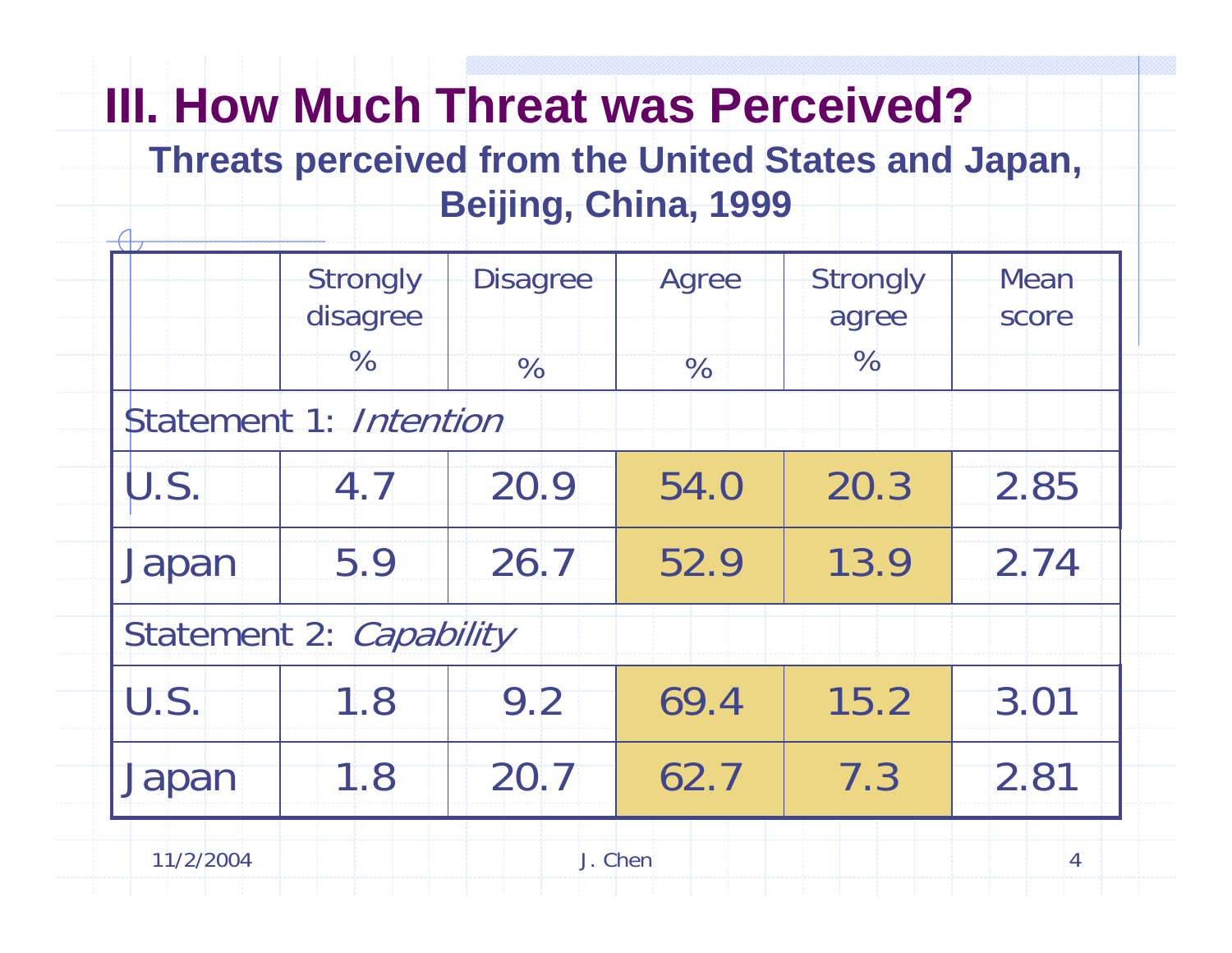# **IV. Why Did Chinese Perceive Foreign Threats?**

- ◆ Values and opinions influencing perception
	- **Support** for the political regime and its official ideology (5 items)
		- Political system and its institution (3 items)
		- Official norms, including nationalism (1 item)
		- Assessment of human rights conditions (1 item)
		- **Beliefs about China's role in the world (2 items)** 
			- Role in Asia
			- Role in the world
		- **Confidence in national capability (2 items)** 
			- Military capability
			- Economic capability
		- **Interest in politics (2 items)** 
			- National issues
			- International issues

11/2/2004 J. Chen 5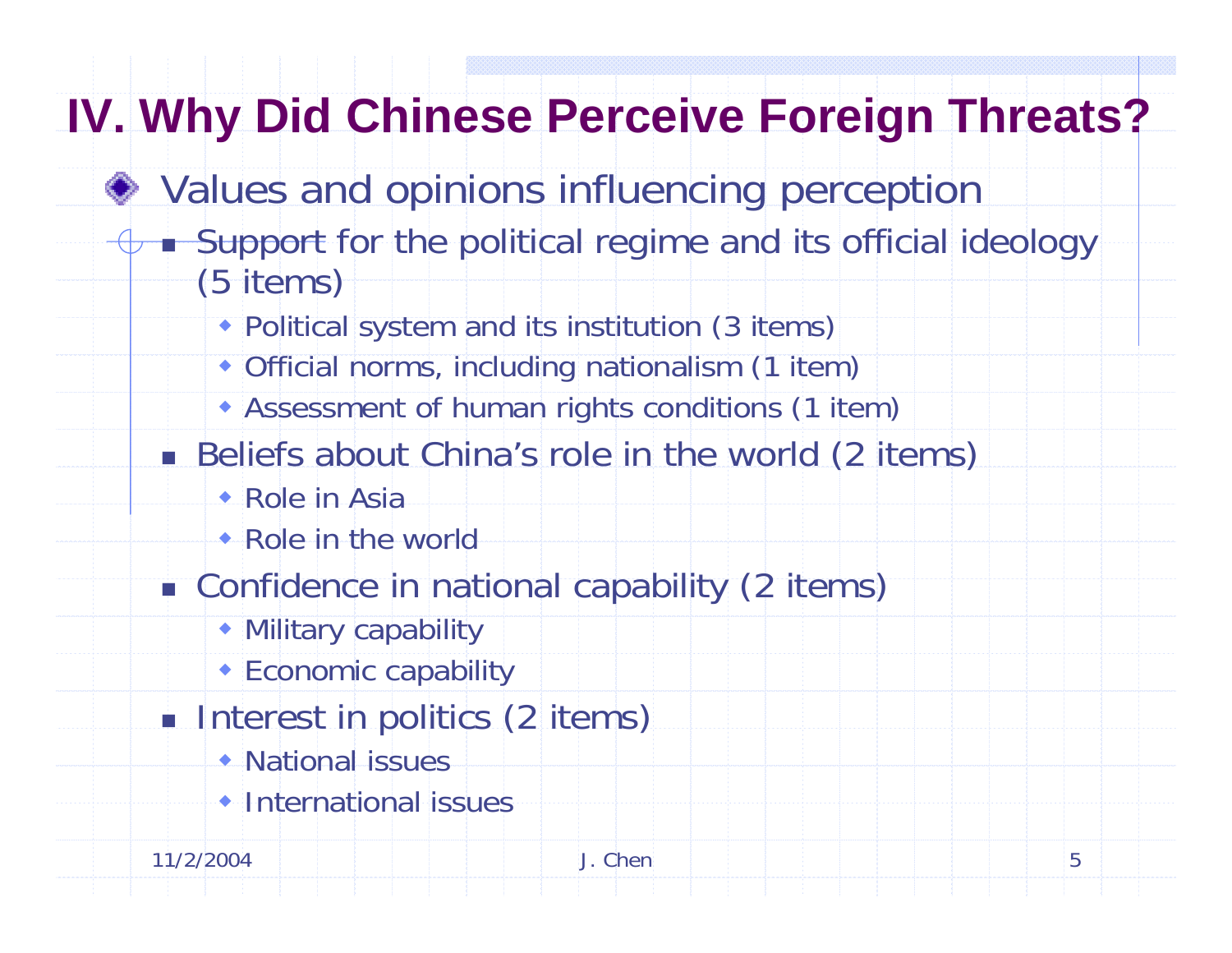# **IV. Why Did Chinese Perceive Foreign Threats?**

**Multivariate Models of Threats Perceived from** 

### **the United States and Japan, Beijing, China, 1999**

| Independent Variable                                            | Threat from the<br>U.S. | Threat from Japan |
|-----------------------------------------------------------------|-------------------------|-------------------|
| Support for the regime and official<br>ideology                 | $.090**$                | .039              |
| <b>Beliefs about national role in world</b><br><b>affairs</b>   | $.193***$               | $.232**$          |
| <b>Confidence in national capability</b>                        | $-.163*$                | $-.240*$          |
| <b>Interest in national and international</b><br><b>affairs</b> | $.150**$                | $.118***$         |
| Constant                                                        | $-1.691**$              | $1.488**$         |
| $R^2$                                                           | .231                    | .270              |
| <b>Adjusted R2</b>                                              | .203                    | .253              |
| $\overline{N}$                                                  | 674                     | 646               |